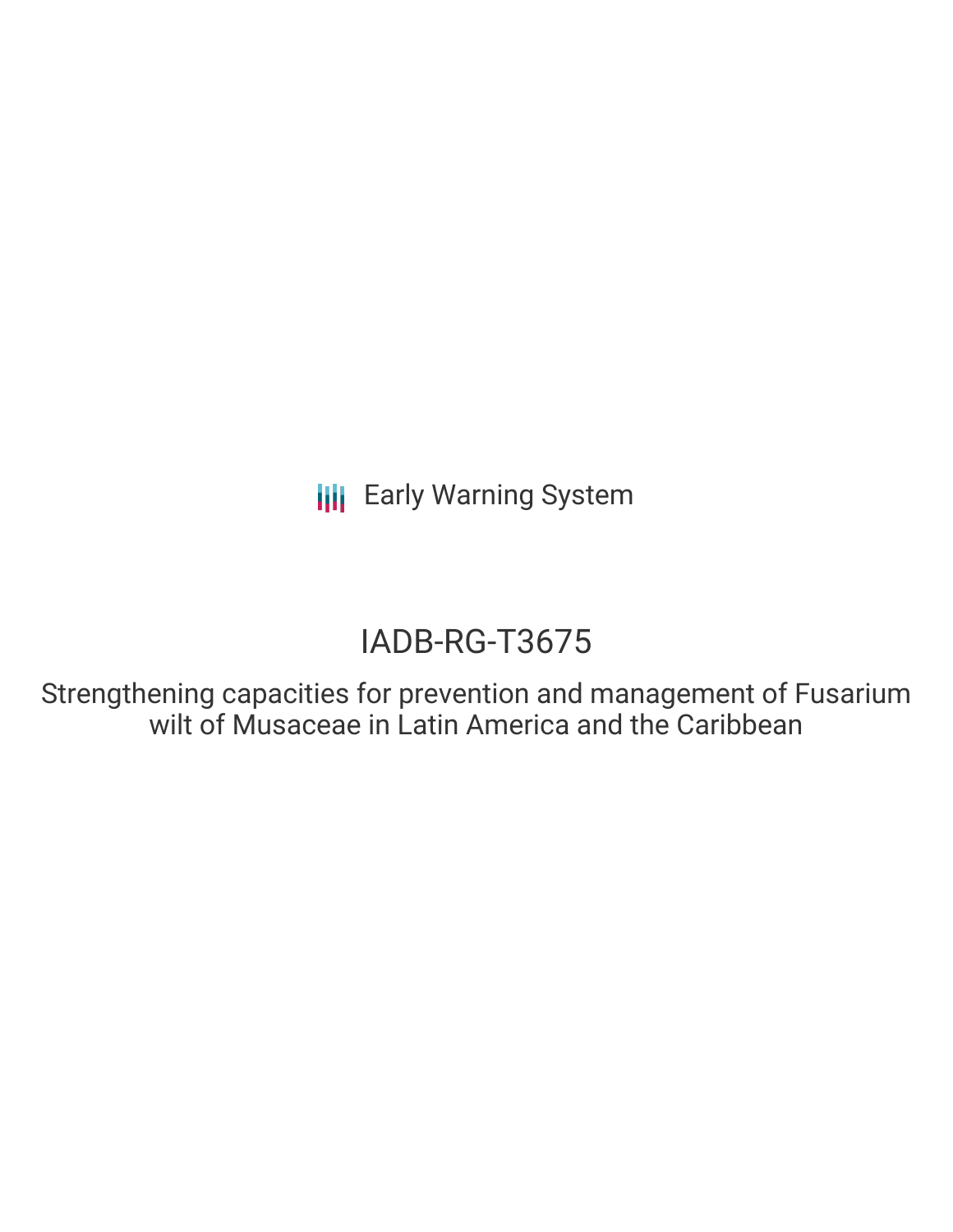

### Early Warning System IADB-RG-T3675

Strengthening capacities for prevention and management of Fusarium wilt of Musaceae in Latin America and the Caribbean

### **Quick Facts**

| <b>Financial Institutions</b>  | Inter-American Development Bank (IADB)          |
|--------------------------------|-------------------------------------------------|
| <b>Status</b>                  | Canceled                                        |
| <b>Bank Risk Rating</b>        | C                                               |
| <b>Voting Date</b>             | 2022-01-09                                      |
| <b>Borrower</b>                | Regional                                        |
| <b>Sectors</b>                 | Agriculture and Forestry, Technical Cooperation |
| <b>Investment Type(s)</b>      | <b>Advisory Services</b>                        |
| <b>Investment Amount (USD)</b> | \$0.40 million                                  |
| <b>Project Cost (USD)</b>      | \$1.38 million                                  |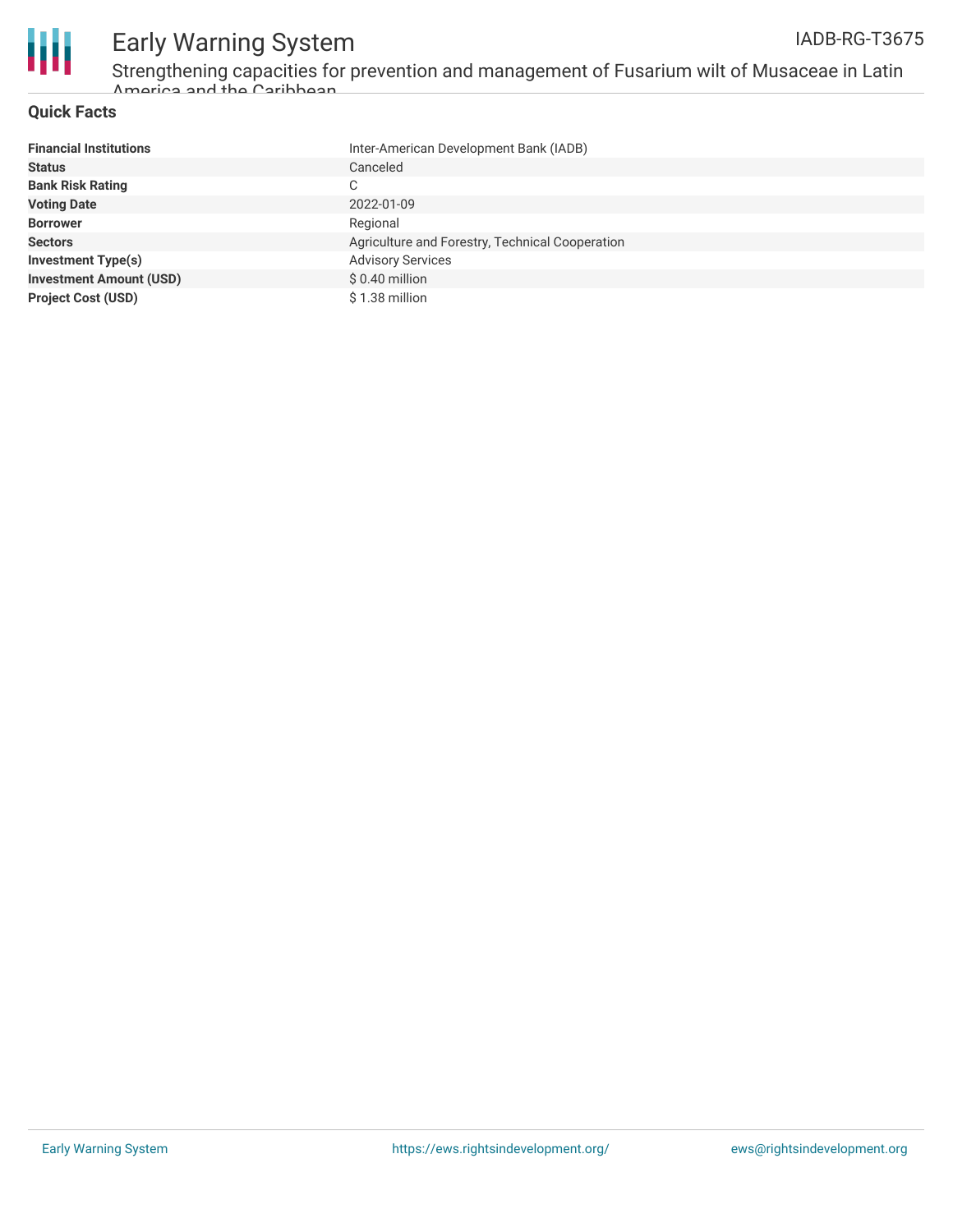

## Early Warning System

Strengthening capacities for prevention and management of Fusarium wilt of Musaceae in Latin America and the Caribbean

### **Project Description**

Strengthen capacities for the prevention and management of Musaceae Fusarium wilt in Latin America and the Caribbean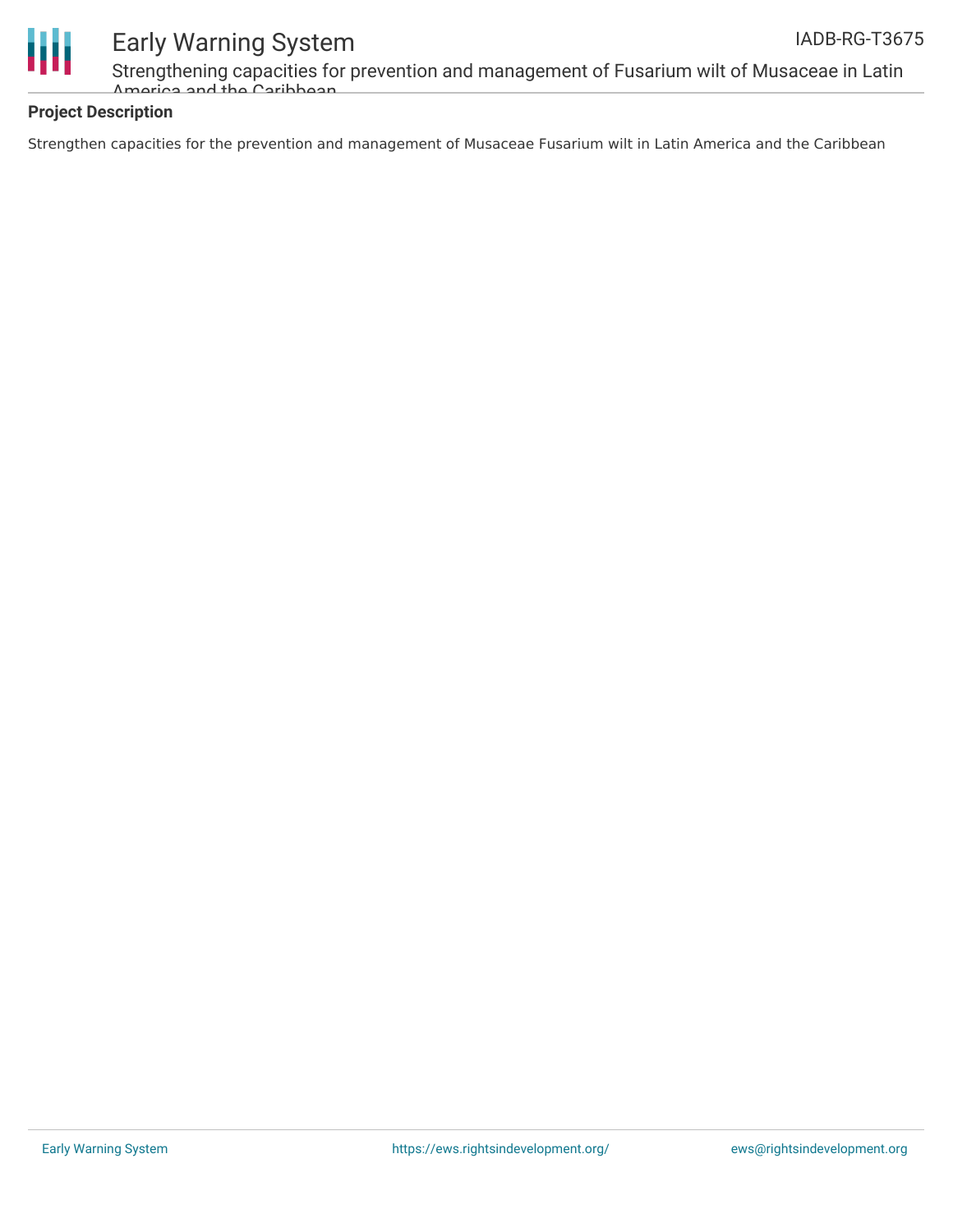



### Early Warning System Strengthening capacities for prevention and management of Fusarium wilt of Musaceae in Latin

### **Investment Description**

• Inter-American Development Bank (IADB)

Amarica and the Caribbean

The countries' counterpart amount to USD 978,298.